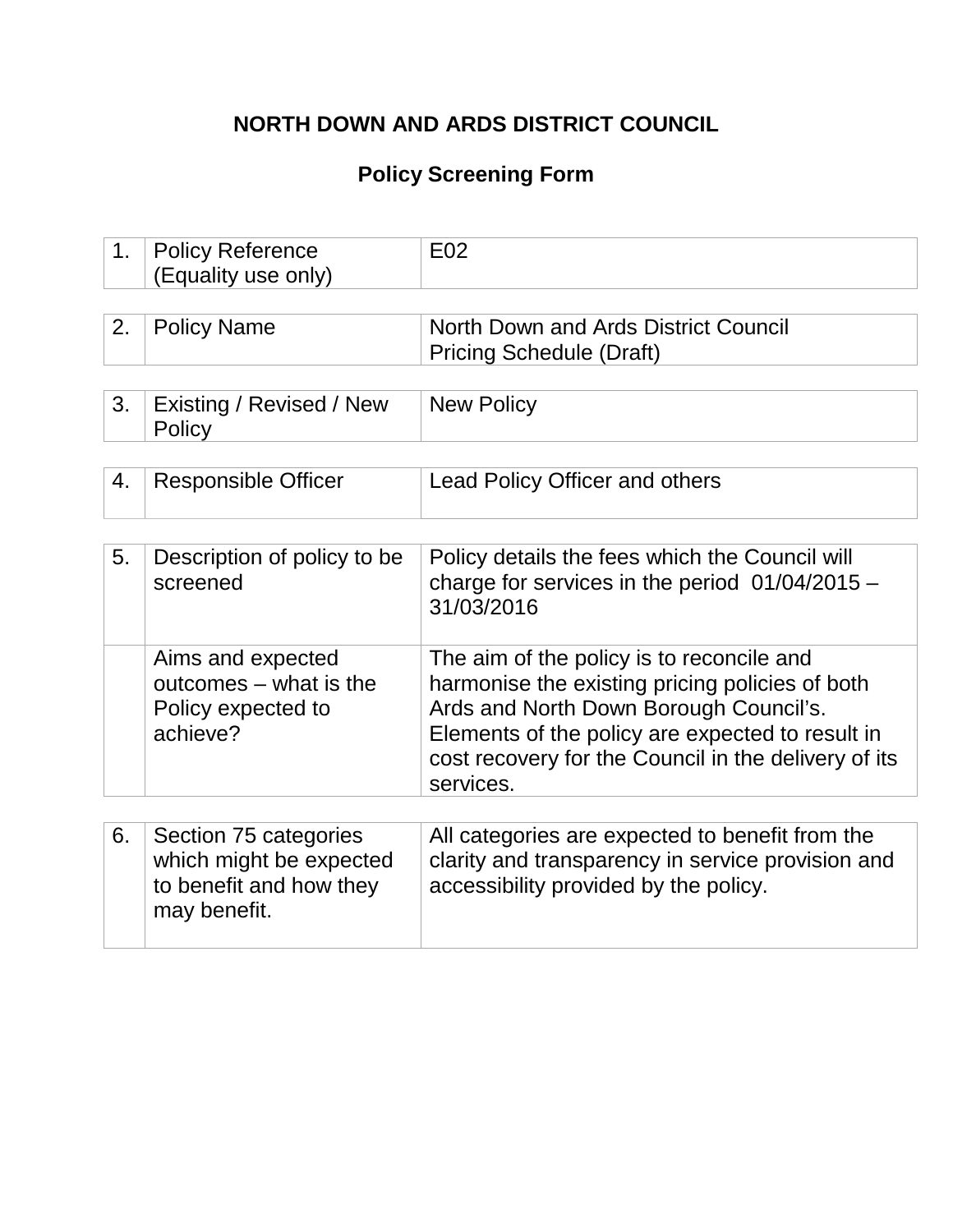| 7 <sub>1</sub> | Factors which could<br>contribute to / detract from<br>the intended aims /<br>outcomes of the Policy<br>when being implemented. | Financial – Numerous financial factors have<br>contributed to the details of the policy. However<br>the following are a number of specific<br>considerations which have been applied to the<br>identification of charges: |
|----------------|---------------------------------------------------------------------------------------------------------------------------------|---------------------------------------------------------------------------------------------------------------------------------------------------------------------------------------------------------------------------|
|                |                                                                                                                                 | Cost recovery for service delivery<br>General principle to use the highest price to<br>attempt to minimise the impact on the rate<br>Inflation                                                                            |
|                |                                                                                                                                 | Legislative – Numerous legislative requirements<br>are incorporated into pricing policy (Note 5 on<br>Schedule).                                                                                                          |
|                |                                                                                                                                 | Operational – A number of operational service<br>delivery factors have contributed to the<br>development of the schedule and have assisted<br>in shaping how it will be implemented.                                      |

| 8. | The main stakeholders on  | Service users – Prices will impact on the way that |
|----|---------------------------|----------------------------------------------------|
|    |                           |                                                    |
|    | which the Policy will     | service users access Council services and          |
|    | impact. For example,      | facilities.                                        |
|    | employees, potential      |                                                    |
|    | service users and         | Community groups – Prices will impact on the       |
|    | community groups.         | way that community groups access Council           |
|    |                           | services and facilities.                           |
|    |                           |                                                    |
|    | Consider the internal and |                                                    |
|    | external impacts (either  | Employees – How they deliver and access            |
|    | actual or potential) and  | services.                                          |
|    | comment, or list,         |                                                    |
|    | information where         |                                                    |
|    |                           | Rate Payers – cost of rates.                       |
|    | appropriate.              |                                                    |
|    |                           |                                                    |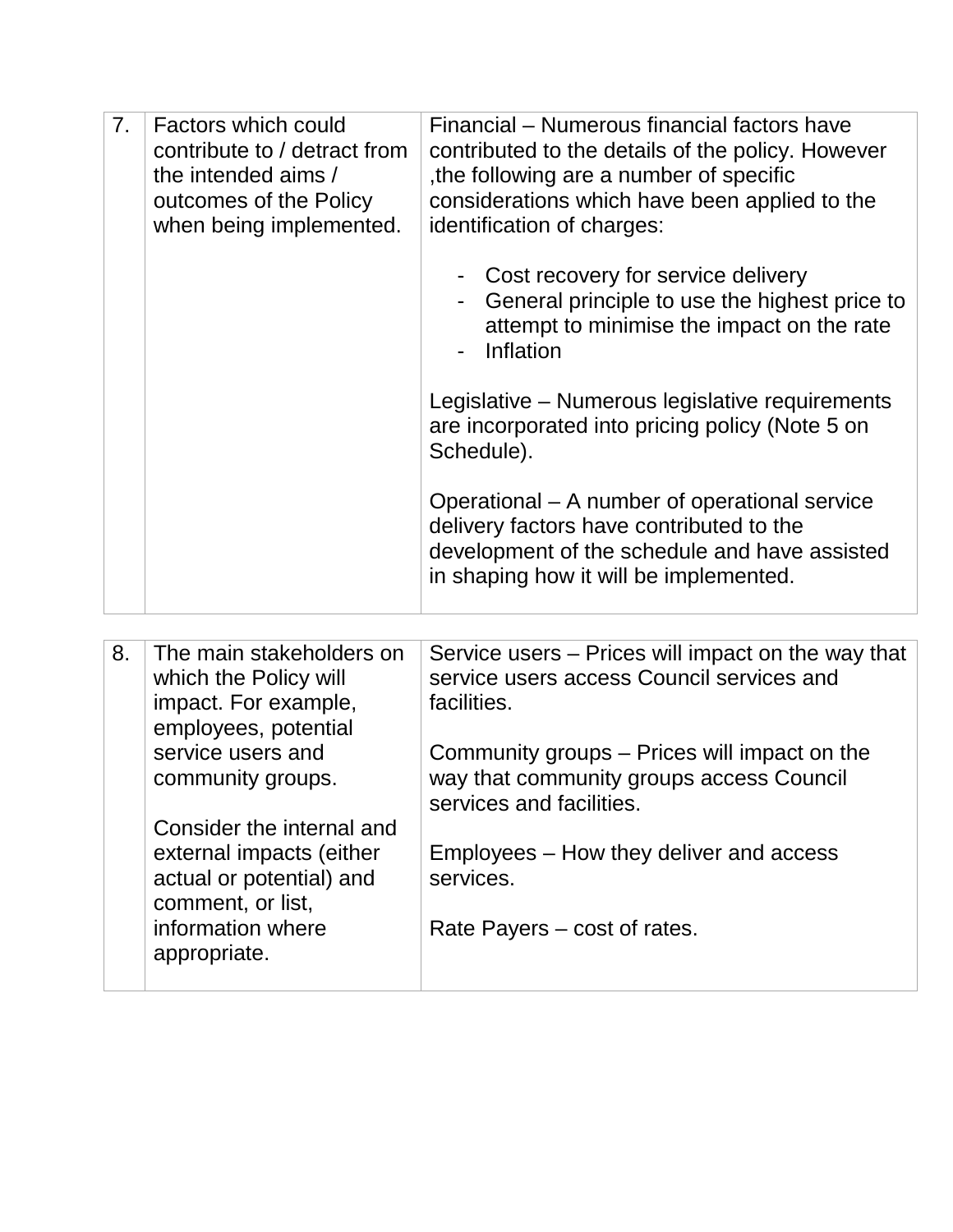| 9. | Please provide details of other Policies which have a bearing on this one.             |                      |  |
|----|----------------------------------------------------------------------------------------|----------------------|--|
|    | Policies:                                                                              | Owned by:            |  |
|    | Ards Borough Council Pricing Policies<br>(Numerous)                                    | Ards Borough Council |  |
|    | North Down Borough Council Pricing Policies   North Down Borough Council<br>(Numerous) |                      |  |

10. Available evidence (quantitative and qualitative) considered as important to encourage completion in relation to: Religious Belief **Containery Communist Contract Propension** Religious Belief **Contract Contract Propensis** Contract Propensia Religious Belief Religious Belief **Contract Propensis** Religious Belief Religious Belief Religio relevant Section 75 representative groups – this information has been informally provided through officer knowledge and experience. Operational experience, knowledge and awareness of officers have been considered to ensure that available customer service and employee feedback has been considered during the screening process. Political Opinion Racial Group Age Marital Status Sexual orientation Men & Women generally **Disability Dependents** 

11. Based on data previously provided what are the needs, experiences and priorities for each of the following categories, in relation to this Policy/decision? Religious Belief Political Opinion Racial Group Age Consistency in service provision and charging to ensure continued access to services for senior citizens and young people. Marital Status Sexual orientation Men & Women generally Disability **Consistency** in service provision and charging to ensure continued access to services for those with a disability, carers and those with dependents. **Dependents**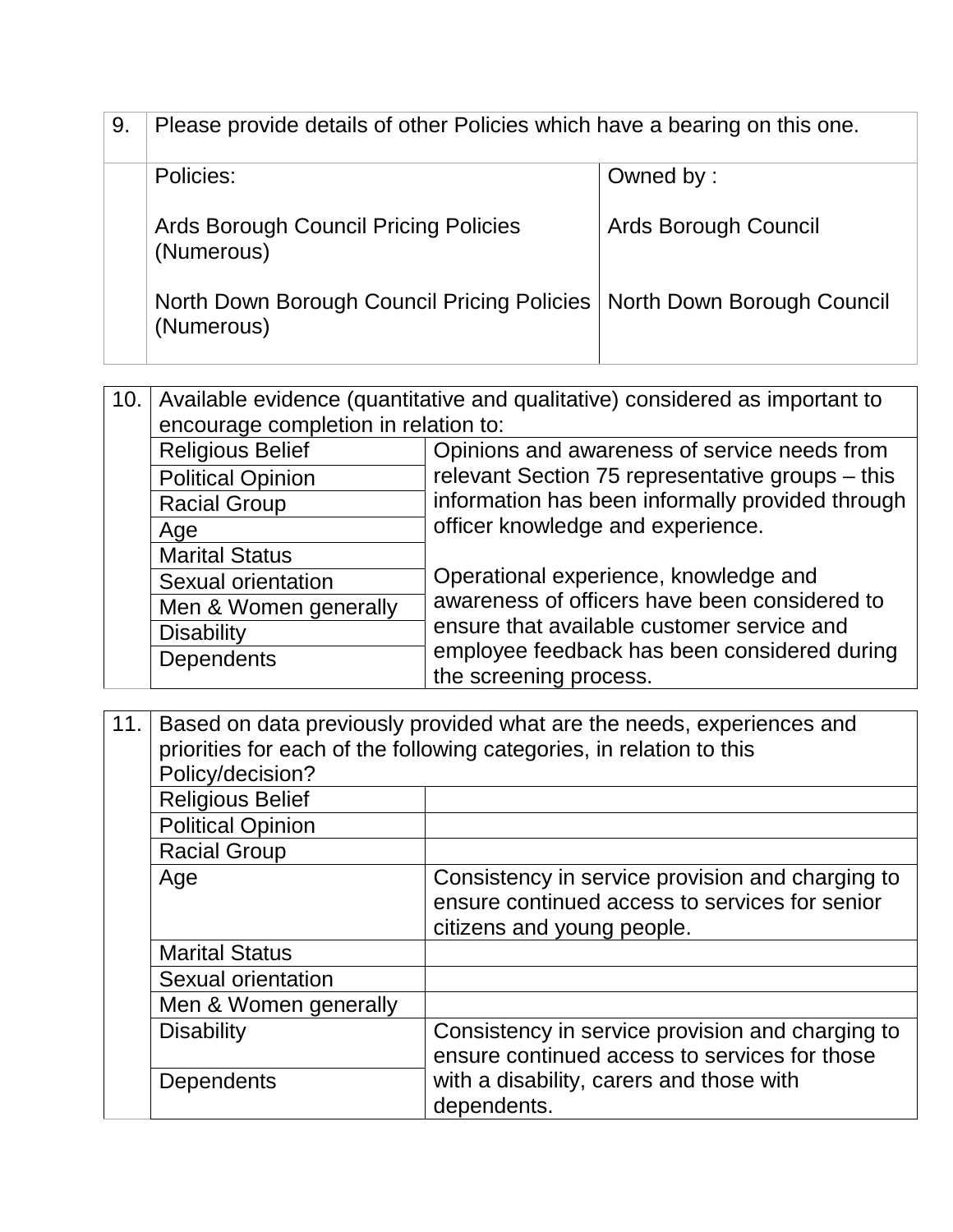|    | Does this Policy require an Equality Impact Assessment? |                                                                                                                                                                                                                                                                                                                                                                                                                                                                                                                                                                                |  |  |
|----|---------------------------------------------------------|--------------------------------------------------------------------------------------------------------------------------------------------------------------------------------------------------------------------------------------------------------------------------------------------------------------------------------------------------------------------------------------------------------------------------------------------------------------------------------------------------------------------------------------------------------------------------------|--|--|
| 1. | categories?                                             | What is the likely impact on equality of opportunity for each of the Section 75                                                                                                                                                                                                                                                                                                                                                                                                                                                                                                |  |  |
|    |                                                         | Detail of Impact<br>Level of Impact<br>Minor/Major/None                                                                                                                                                                                                                                                                                                                                                                                                                                                                                                                        |  |  |
|    | <b>Religious Belief</b>                                 | The following points were identified by the<br><b>Internal Screening Group:</b>                                                                                                                                                                                                                                                                                                                                                                                                                                                                                                |  |  |
|    | <b>Political Opinion</b>                                | <b>B2 Burial Charges</b>                                                                                                                                                                                                                                                                                                                                                                                                                                                                                                                                                       |  |  |
|    | <b>Racial Group</b>                                     | Opening of Graves – fee boundary for                                                                                                                                                                                                                                                                                                                                                                                                                                                                                                                                           |  |  |
|    | Age                                                     | infants up to 5 years of age noted as<br>possible impact on equality of                                                                                                                                                                                                                                                                                                                                                                                                                                                                                                        |  |  |
|    | <b>Marital Status</b>                                   | opportunity. Item to be reviewed with a<br>fee reduction for the burial of people                                                                                                                                                                                                                                                                                                                                                                                                                                                                                              |  |  |
|    | Sexual orientation                                      | under the age of 18 as defined in<br>Section 2 of the Children's (NI) Order                                                                                                                                                                                                                                                                                                                                                                                                                                                                                                    |  |  |
|    | Men & Women generally                                   | 1995                                                                                                                                                                                                                                                                                                                                                                                                                                                                                                                                                                           |  |  |
|    | <b>Disability</b>                                       | C2 Commercial Residual Waste Collection and<br><b>Disposal Charges</b>                                                                                                                                                                                                                                                                                                                                                                                                                                                                                                         |  |  |
|    | <b>Dependents</b>                                       | - Schools – Fees would be applied for the<br>removal of non-recyclable material bins<br>from all schools in the district. This<br>charge will be levied against schools in<br>the North Down Borough area (as<br>defined in the Local Government<br>(Boundaries) Act (Northern Ireland)<br>1971) for the first time. No equality of<br>opportunity impact was identified,<br>however it was noted that charging may<br>further promote recycling by local<br>schools.<br>Registered Charities - legislative base<br>for not charging as their waste is defined<br>as domestic. |  |  |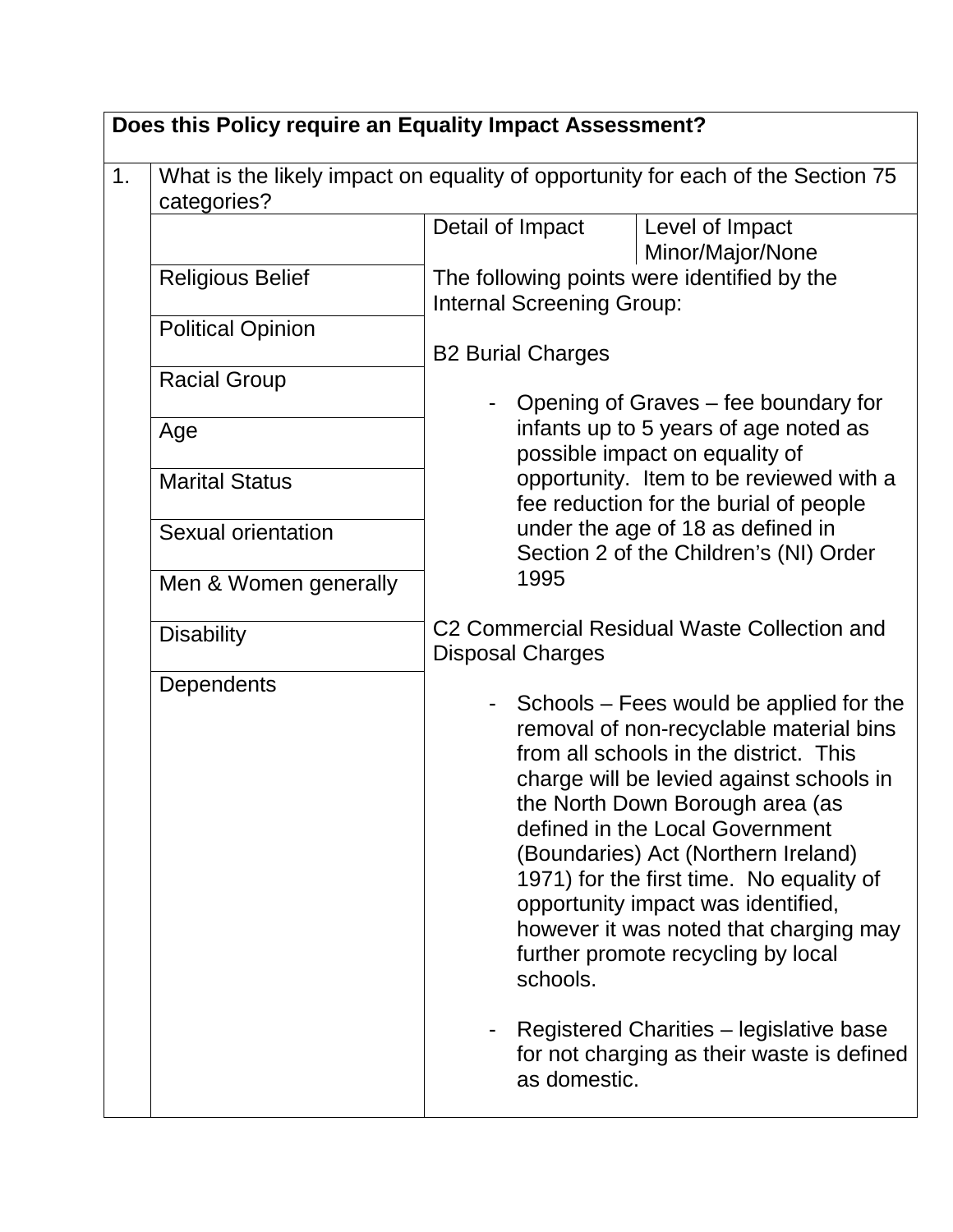|  | Commercial Recycling Charges – for<br>operational reasons charges will not be<br>aligned for 1 <sup>st</sup> April 2015 due to a<br>contract tendering exercise with arc21 in<br>summer 2015. As this was identified as<br>a possible barrier to accessing services<br>by commercial service users the<br>Screening Group has requested a<br>definitive alignment date for the charges<br>to be established to allow the District<br>Council to meet its operational<br>requirements and minimise the impact<br>on users of commercial collection<br>service in the long term.       |
|--|--------------------------------------------------------------------------------------------------------------------------------------------------------------------------------------------------------------------------------------------------------------------------------------------------------------------------------------------------------------------------------------------------------------------------------------------------------------------------------------------------------------------------------------------------------------------------------------|
|  | Charges for senior citizens and disabled<br>householders - Discussion on impact of<br>'age category' and also disability duties.<br>Existing free service in North Down has<br>been open to misuse due to issues<br>surrounding the effective identification of<br>a house holder's age or disability status.<br>Therefore, it was agreed that a reduced<br>fee be charged for everyone. The<br>reduction in the charge reflects the<br>Council's cognisance of the financial<br>constraints on senior citizens and<br>people with a disability and will aid in<br>deterring misuse. |
|  | <b>C3 Community Halls</b>                                                                                                                                                                                                                                                                                                                                                                                                                                                                                                                                                            |
|  | Issues around detailed definitions of<br>charitable and voluntary organisations<br>and eligibility for charitable discount<br>could lead to an inequality of service<br>access on a number of categories,<br>depending on group membership.                                                                                                                                                                                                                                                                                                                                          |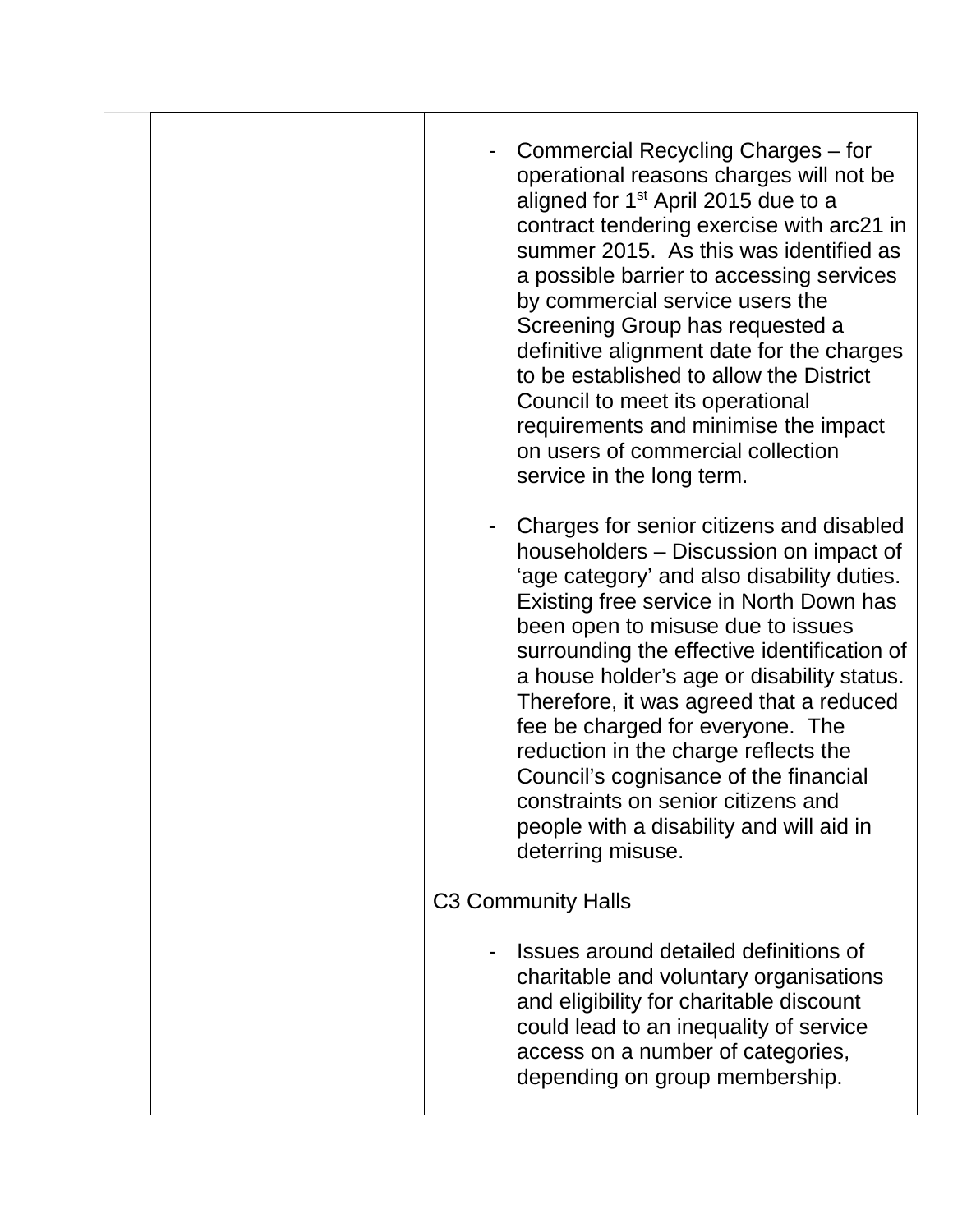|  | It was therefore suggested that the<br>definitions be removed and that all non-<br>commercial groups placing a booking<br>between 9am and 5pm should receive<br>the 25% discount. |
|--|-----------------------------------------------------------------------------------------------------------------------------------------------------------------------------------|
|  | $D1 - Dog Control$                                                                                                                                                                |
|  | - No impacts identified, however the large<br>increase in the 'unwanted dog collection<br>and disposal service' was noted as<br>severe and for review.                            |

| 2. | Are there opportunities to better promote equality of opportunity for people<br>within the Section 75 equality categories? |                                                                                                                                                  |                                                    |
|----|----------------------------------------------------------------------------------------------------------------------------|--------------------------------------------------------------------------------------------------------------------------------------------------|----------------------------------------------------|
|    |                                                                                                                            | If "Yes", provide<br>details                                                                                                                     | If "No", provide details                           |
|    | <b>Religious Belief</b>                                                                                                    |                                                                                                                                                  | Yes – the policy will harmonise fee structures for |
|    | <b>Political Opinion</b>                                                                                                   | Council services across the new District. In<br>doing so the Policy aims to ensure continued<br>equal opportunity to access Council services and |                                                    |
|    | <b>Racial Group</b>                                                                                                        |                                                                                                                                                  |                                                    |
|    | Age                                                                                                                        |                                                                                                                                                  |                                                    |
|    | <b>Marital Status</b>                                                                                                      | facilities.                                                                                                                                      |                                                    |
|    | Sexual orientation                                                                                                         |                                                                                                                                                  |                                                    |
|    | Men & Women generally                                                                                                      |                                                                                                                                                  |                                                    |
|    | <b>Disability</b>                                                                                                          |                                                                                                                                                  |                                                    |
|    | <b>Dependents</b>                                                                                                          |                                                                                                                                                  |                                                    |

| 3. | To what extent is the Policy likely to impact on Good Relations between<br>people of different religious belief, political opinion or racial group? |                   |                                                 |
|----|-----------------------------------------------------------------------------------------------------------------------------------------------------|-------------------|-------------------------------------------------|
|    |                                                                                                                                                     |                   |                                                 |
|    |                                                                                                                                                     | Details of Impact | Level of Impact                                 |
|    |                                                                                                                                                     |                   | Minor/Major/None                                |
|    | <b>Religious Belief</b>                                                                                                                             |                   | None – No identifiable impact on Good Relations |
|    | <b>Political Opinion</b>                                                                                                                            |                   |                                                 |
|    | <b>Racial Group</b>                                                                                                                                 |                   |                                                 |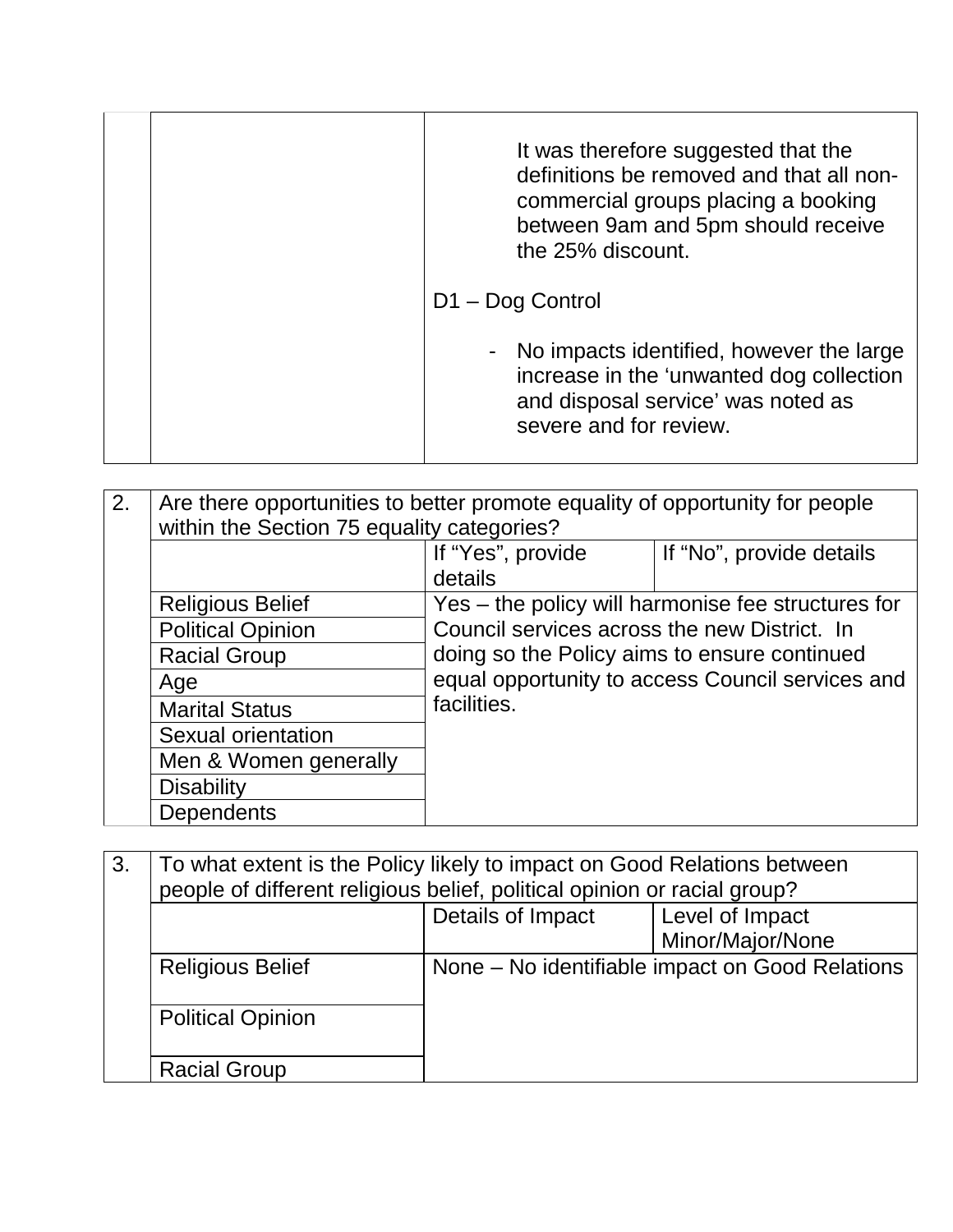| 4.                      | Are there opportunities to better promote Good Relations between people of<br>different religious belief, political opinion or racial group? |                                                                |                         |
|-------------------------|----------------------------------------------------------------------------------------------------------------------------------------------|----------------------------------------------------------------|-------------------------|
|                         |                                                                                                                                              | If "Yes" provide<br>details                                    | If "No" provide details |
| <b>Religious Belief</b> |                                                                                                                                              | No – No identifiable opportunity to promote Good<br>Relations. |                         |
|                         | <b>Political Opinion</b>                                                                                                                     |                                                                |                         |
|                         | <b>Racial Group</b>                                                                                                                          |                                                                |                         |

## Additional Considerations

| <b>Multiple Identity</b><br>Considerations                                                                                                               | Details of Impact or potential impact<br>(Positive/Negative)                                                           |
|----------------------------------------------------------------------------------------------------------------------------------------------------------|------------------------------------------------------------------------------------------------------------------------|
| Are there any potential<br>impacts of the Policy<br>decision on people with<br>multiple identities?<br>(e.g. disabled minority<br>ethnic persons)        | The needs and requirements of people with<br>multiple identities were include in the<br>considerations detailed above. |
| Provide details of data on<br>the impact of the Policy on<br>people with multiple<br>identities. Specify<br>relevant Section 75<br>categories concerned. | Impact of the policy on people in all Section 75<br>categories is detailed above.                                      |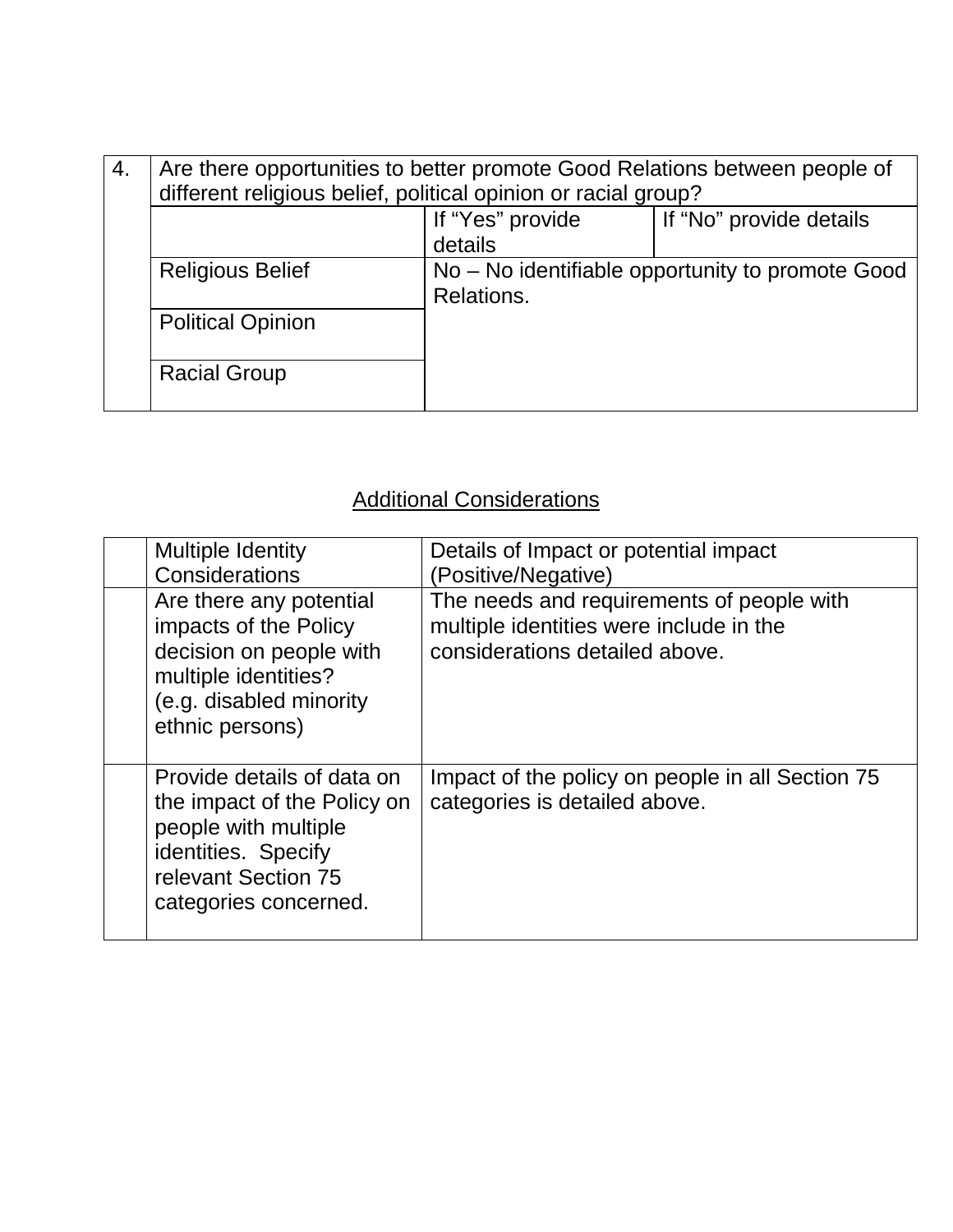| Does this proposed Policy<br>provide an opportunity to:                                                                                                                 | Yes / No | Explain your reasoning:                                                                                                                                                                                                                                                      |
|-------------------------------------------------------------------------------------------------------------------------------------------------------------------------|----------|------------------------------------------------------------------------------------------------------------------------------------------------------------------------------------------------------------------------------------------------------------------------------|
| better promote positive<br>$\blacksquare$<br>attitudes towards<br>disabled people.<br>increase participation<br>$\blacksquare$<br>by disabled people in<br>public life. | N/A      | The harmonisation and alignment of<br>fees structures will help ensure that<br>people with a disability continue to<br>access public services and facilities<br>and participate in public life.<br>However, no specific fulfillment of<br>disability duties were identified. |
|                                                                                                                                                                         |          |                                                                                                                                                                                                                                                                              |

#### Monitoring Arrangements

Section 75 places a requirement on the Council to have equality monitoring arrangements in place in order to assess the impact of Policies and services, help identify barriers to fair participation and to better promote equality of opportunity.

| Outline what data you<br>could collect in the future<br>in order to monitor the<br>impact of this Policy / | The Council will monitor feedback received from<br>service users, employees and groups during<br>consultations in the next 12 months. |
|------------------------------------------------------------------------------------------------------------|---------------------------------------------------------------------------------------------------------------------------------------|
| decision on equality, good<br>relations and disability<br>duties                                           | This policy will be reviewed in 12 months.                                                                                            |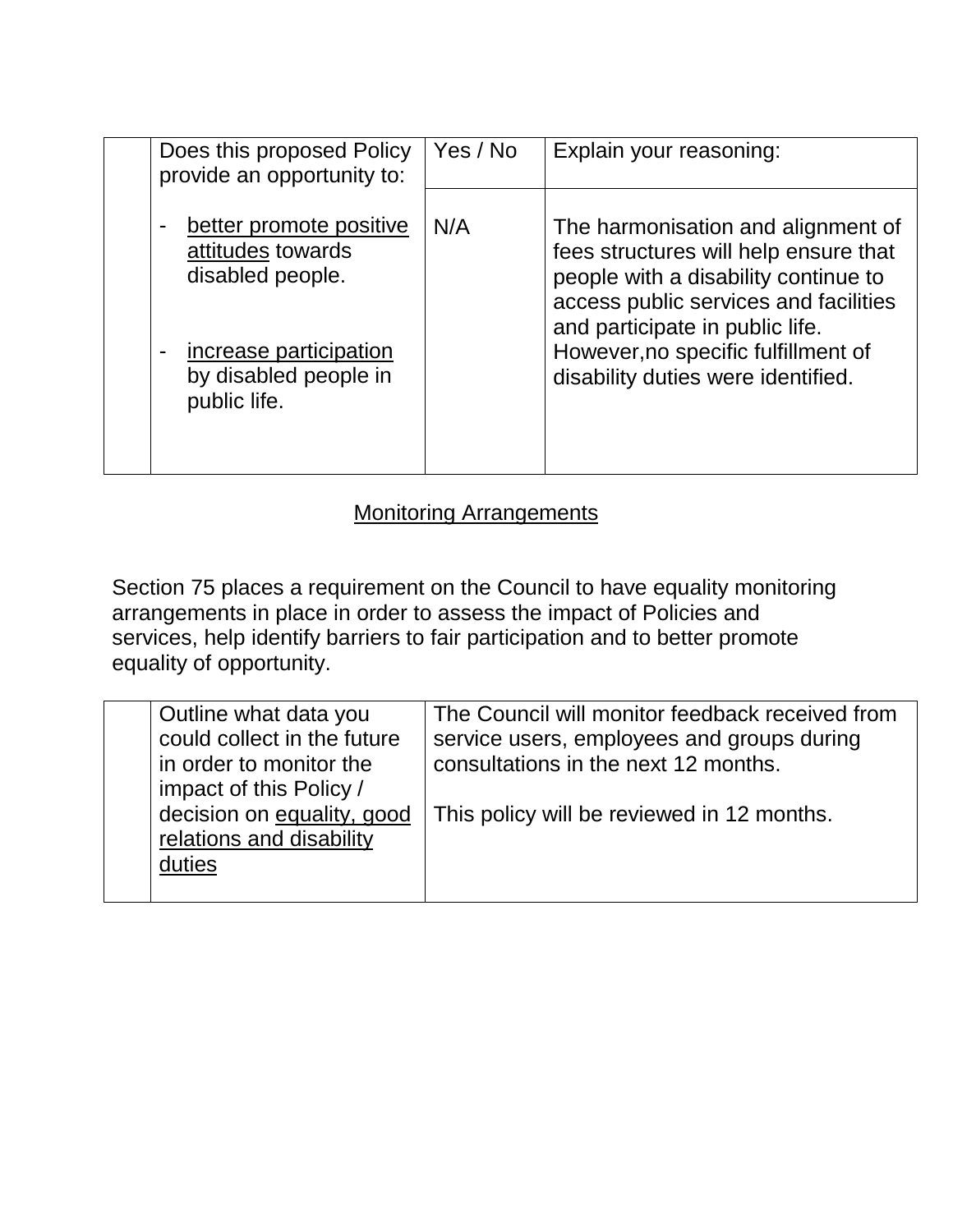#### Formal Record of Screening Decision

| Policy Reference | E <sub>02</sub> |
|------------------|-----------------|
|                  |                 |

I can confirm that the proposed Policy / decision have been screened for:-

| Equality of opportunity and good relations |
|--------------------------------------------|
| Disabilities duties; and                   |
| Human rights issues                        |

On the basis of the answers to the screening questions, I recommend that this Policy / decision is:-

| X | Screened Out – No EQIA necessary (no impacts)     |
|---|---------------------------------------------------|
|   | Screened Out – Mitigating Actions (minor impacts) |
|   | Screened In – Necessary to conduct a full EQIA    |
|   | Please detail actions to be taken:                |

Screening assessment completed by:-

Name: Aaron Jamison Title: Acting Equality and Good Relations Officer Date: November 2014 Signature:

Director/Head of Service decision approved by: Name: Wendy Monson Title: Lead Policy Officer Date: November 2014 Signature: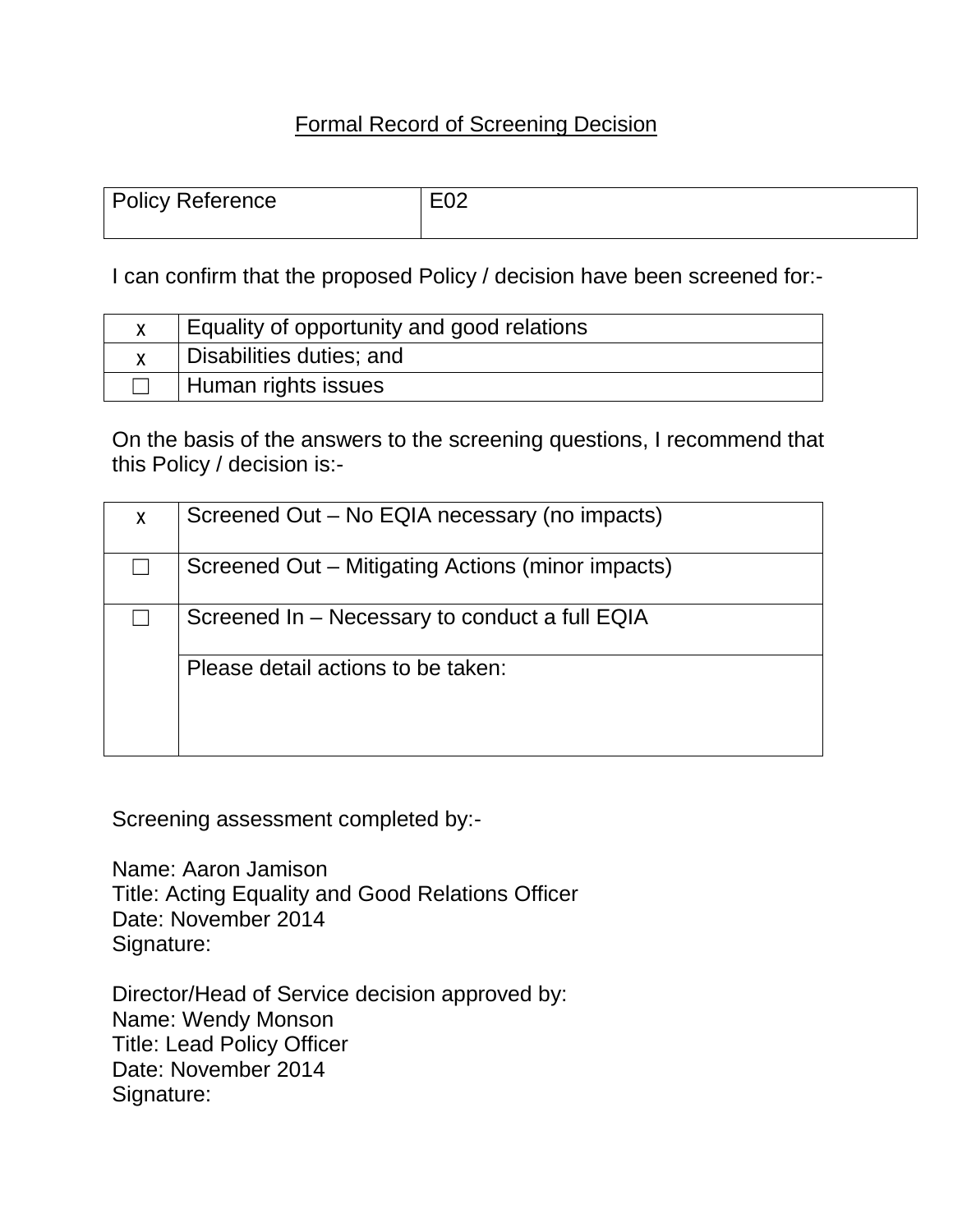# If an Equality Impact Assessment is required

| <b>Priority Rating for</b> | <b>Priority Criterion</b>                   | Rating ' |
|----------------------------|---------------------------------------------|----------|
| timetabling an Equality    | Effect on equality of opportunity and good  |          |
| <b>Impact Assessment.</b>  | relations                                   |          |
| $(1-3)$                    | Social need                                 |          |
|                            | Effect on people's daily lives              |          |
|                            | Relevance to a public authority's functions |          |

| Is this Policy affected by<br>timetables established by<br>other relevant Public<br>Authorities? |
|--------------------------------------------------------------------------------------------------|
|--------------------------------------------------------------------------------------------------|

| Monitoring<br><b>Recommendation</b> |  |
|-------------------------------------|--|
|-------------------------------------|--|

| Approval and<br>Authorisation       |                            |       |
|-------------------------------------|----------------------------|-------|
| Screened by:                        | Position/Job Title:        | Date: |
|                                     |                            |       |
| Approved by:<br><b>Wendy Monson</b> | <b>Lead Policy Officer</b> |       |